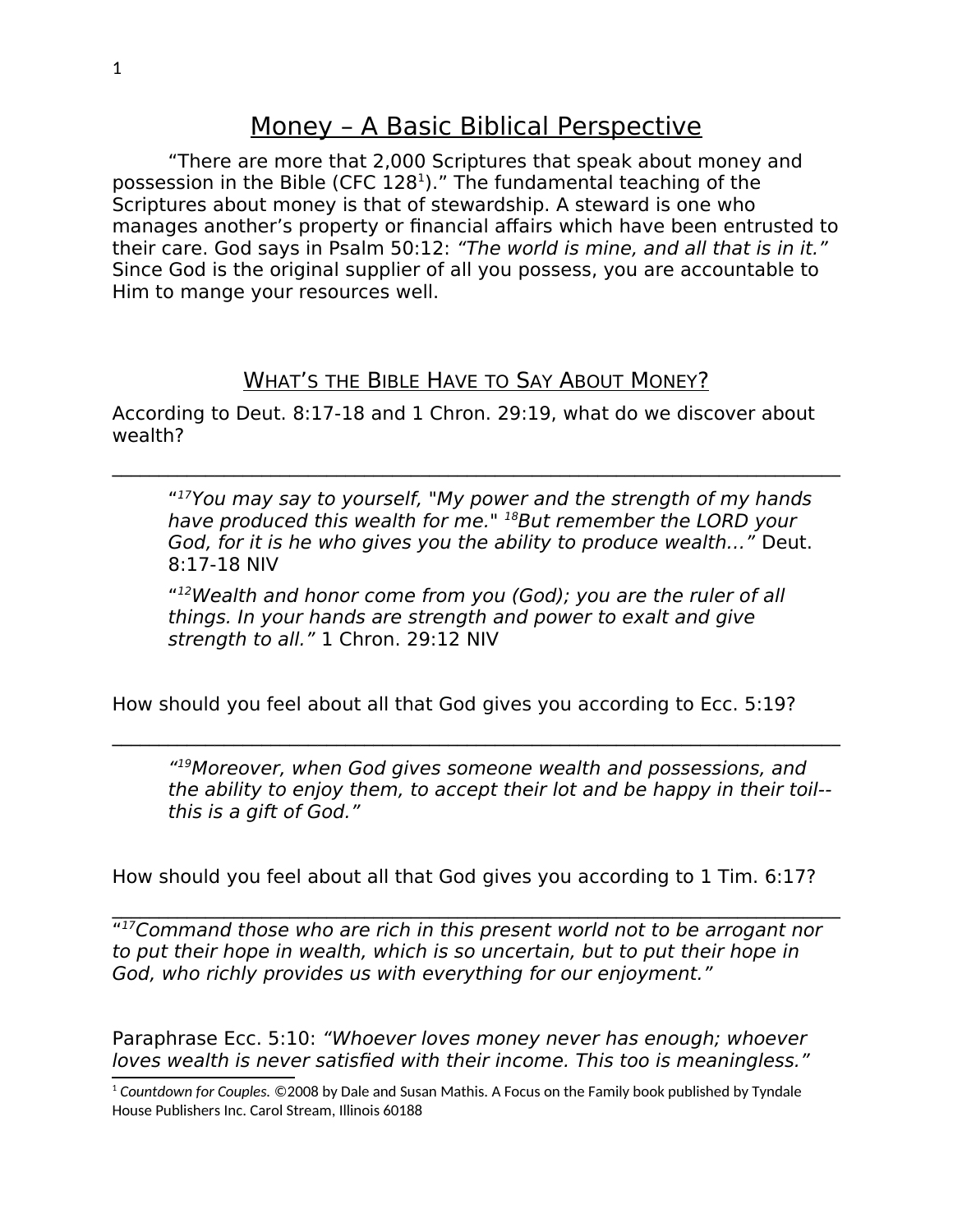List the attitudes and principles that Paul gives regarding money in 1 Tim. 6:6-10.

 $\mathcal{L}_\mathcal{L} = \mathcal{L}_\mathcal{L} = \mathcal{L}_\mathcal{L} = \mathcal{L}_\mathcal{L} = \mathcal{L}_\mathcal{L} = \mathcal{L}_\mathcal{L} = \mathcal{L}_\mathcal{L} = \mathcal{L}_\mathcal{L} = \mathcal{L}_\mathcal{L} = \mathcal{L}_\mathcal{L} = \mathcal{L}_\mathcal{L} = \mathcal{L}_\mathcal{L} = \mathcal{L}_\mathcal{L} = \mathcal{L}_\mathcal{L} = \mathcal{L}_\mathcal{L} = \mathcal{L}_\mathcal{L} = \mathcal{L}_\mathcal{L}$  $\mathcal{L}_\mathcal{L} = \mathcal{L}_\mathcal{L} = \mathcal{L}_\mathcal{L} = \mathcal{L}_\mathcal{L} = \mathcal{L}_\mathcal{L} = \mathcal{L}_\mathcal{L} = \mathcal{L}_\mathcal{L} = \mathcal{L}_\mathcal{L} = \mathcal{L}_\mathcal{L} = \mathcal{L}_\mathcal{L} = \mathcal{L}_\mathcal{L} = \mathcal{L}_\mathcal{L} = \mathcal{L}_\mathcal{L} = \mathcal{L}_\mathcal{L} = \mathcal{L}_\mathcal{L} = \mathcal{L}_\mathcal{L} = \mathcal{L}_\mathcal{L}$ 

" <sup>6</sup>But godliness with contentment is great gain. <sup>7</sup>For we brought nothing into the world, and we can take nothing out of it.  ${}^{8}$ But if we have food and clothing, we will be content with that.  $9$ Those who want to get rich fall into temptation and a trap and into many foolish and harmful desires that plunge people into ruin and destruction.  $^{10}$  For the love of money is a root of all kinds of evil. Some people, eager for money, have wandered from the faith and pierced themselves with many griefs."

 $\mathcal{L}_\mathcal{L} = \{ \mathcal{L}_\mathcal{L} = \{ \mathcal{L}_\mathcal{L} = \{ \mathcal{L}_\mathcal{L} = \{ \mathcal{L}_\mathcal{L} = \{ \mathcal{L}_\mathcal{L} = \{ \mathcal{L}_\mathcal{L} = \{ \mathcal{L}_\mathcal{L} = \{ \mathcal{L}_\mathcal{L} = \{ \mathcal{L}_\mathcal{L} = \{ \mathcal{L}_\mathcal{L} = \{ \mathcal{L}_\mathcal{L} = \{ \mathcal{L}_\mathcal{L} = \{ \mathcal{L}_\mathcal{L} = \{ \mathcal{L}_\mathcal{$ 

 $\mathcal{L}_\mathcal{L} = \{ \mathcal{L}_\mathcal{L} = \{ \mathcal{L}_\mathcal{L} = \{ \mathcal{L}_\mathcal{L} = \{ \mathcal{L}_\mathcal{L} = \{ \mathcal{L}_\mathcal{L} = \{ \mathcal{L}_\mathcal{L} = \{ \mathcal{L}_\mathcal{L} = \{ \mathcal{L}_\mathcal{L} = \{ \mathcal{L}_\mathcal{L} = \{ \mathcal{L}_\mathcal{L} = \{ \mathcal{L}_\mathcal{L} = \{ \mathcal{L}_\mathcal{L} = \{ \mathcal{L}_\mathcal{L} = \{ \mathcal{L}_\mathcal{$ 

 $\mathcal{L}_\mathcal{L} = \{ \mathcal{L}_\mathcal{L} = \{ \mathcal{L}_\mathcal{L} = \{ \mathcal{L}_\mathcal{L} = \{ \mathcal{L}_\mathcal{L} = \{ \mathcal{L}_\mathcal{L} = \{ \mathcal{L}_\mathcal{L} = \{ \mathcal{L}_\mathcal{L} = \{ \mathcal{L}_\mathcal{L} = \{ \mathcal{L}_\mathcal{L} = \{ \mathcal{L}_\mathcal{L} = \{ \mathcal{L}_\mathcal{L} = \{ \mathcal{L}_\mathcal{L} = \{ \mathcal{L}_\mathcal{L} = \{ \mathcal{L}_\mathcal{$ 

 $\mathcal{L}_\mathcal{L} = \{ \mathcal{L}_\mathcal{L} = \{ \mathcal{L}_\mathcal{L} = \{ \mathcal{L}_\mathcal{L} = \{ \mathcal{L}_\mathcal{L} = \{ \mathcal{L}_\mathcal{L} = \{ \mathcal{L}_\mathcal{L} = \{ \mathcal{L}_\mathcal{L} = \{ \mathcal{L}_\mathcal{L} = \{ \mathcal{L}_\mathcal{L} = \{ \mathcal{L}_\mathcal{L} = \{ \mathcal{L}_\mathcal{L} = \{ \mathcal{L}_\mathcal{L} = \{ \mathcal{L}_\mathcal{L} = \{ \mathcal{L}_\mathcal{$ 

From the parable in Luke 12:13-21:

 $\mathcal{L}_\text{max}$  and  $\mathcal{L}_\text{max}$  and  $\mathcal{L}_\text{max}$  and  $\mathcal{L}_\text{max}$ 

 $\mathcal{L}_\text{max}$  and  $\mathcal{L}_\text{max}$  and  $\mathcal{L}_\text{max}$  and  $\mathcal{L}_\text{max}$ 

 $\mathcal{L}_\text{max}$  and  $\mathcal{L}_\text{max}$  and  $\mathcal{L}_\text{max}$  and  $\mathcal{L}_\text{max}$ 

Why did Jesus caution against covetousness?

Why do you think God called the rich man a fool?

What application of the parable did Jesus make?

What important attitude does do we see in Phil. 4:11-13?

" $11$  am not saying this because I am in need, for I have learned to be content whatever the circumstances.  $121$  know what it is to be in need, and I know what it is to have plenty. I have learned the secret of being content in any and every situation, whether well fed or hungry, whether living in plenty or in want. <sup>13</sup>I can do all this through him who gives me strength."

USING MONEY WISELY…RATHER THAN IT USING YOU

 $\mathcal{L}_\mathcal{L} = \mathcal{L}_\mathcal{L} = \mathcal{L}_\mathcal{L} = \mathcal{L}_\mathcal{L} = \mathcal{L}_\mathcal{L} = \mathcal{L}_\mathcal{L} = \mathcal{L}_\mathcal{L} = \mathcal{L}_\mathcal{L} = \mathcal{L}_\mathcal{L} = \mathcal{L}_\mathcal{L} = \mathcal{L}_\mathcal{L} = \mathcal{L}_\mathcal{L} = \mathcal{L}_\mathcal{L} = \mathcal{L}_\mathcal{L} = \mathcal{L}_\mathcal{L} = \mathcal{L}_\mathcal{L} = \mathcal{L}_\mathcal{L}$ 

 $\mathcal{L}_\mathcal{L} = \mathcal{L}_\mathcal{L} = \mathcal{L}_\mathcal{L} = \mathcal{L}_\mathcal{L} = \mathcal{L}_\mathcal{L} = \mathcal{L}_\mathcal{L} = \mathcal{L}_\mathcal{L} = \mathcal{L}_\mathcal{L} = \mathcal{L}_\mathcal{L} = \mathcal{L}_\mathcal{L} = \mathcal{L}_\mathcal{L} = \mathcal{L}_\mathcal{L} = \mathcal{L}_\mathcal{L} = \mathcal{L}_\mathcal{L} = \mathcal{L}_\mathcal{L} = \mathcal{L}_\mathcal{L} = \mathcal{L}_\mathcal{L}$ 

How should the necessities for a family be provided according to 2 Thess. 3:10-12?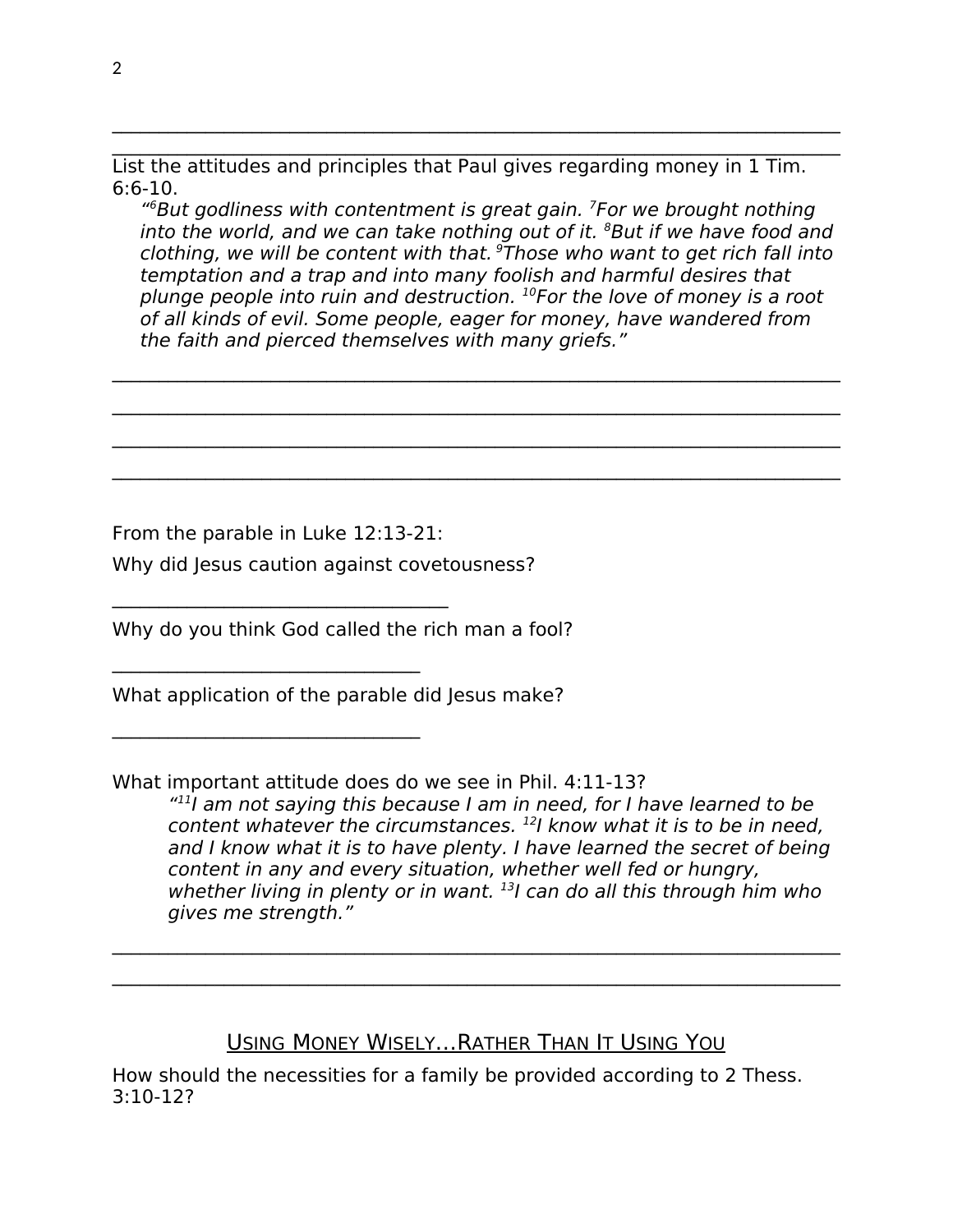" $10$ For even when we were with you, we gave you this rule: "The one who is unwilling to work shall not eat."  $11$ We hear that some among you are idle and disruptive. They are not busy; they are busybodies.  $^{12}$ Such people we command and urge in the Lord Jesus Christ to settle down and earn the food they eat."

 $\mathcal{L}_\mathcal{L} = \{ \mathcal{L}_\mathcal{L} = \{ \mathcal{L}_\mathcal{L} = \{ \mathcal{L}_\mathcal{L} = \{ \mathcal{L}_\mathcal{L} = \{ \mathcal{L}_\mathcal{L} = \{ \mathcal{L}_\mathcal{L} = \{ \mathcal{L}_\mathcal{L} = \{ \mathcal{L}_\mathcal{L} = \{ \mathcal{L}_\mathcal{L} = \{ \mathcal{L}_\mathcal{L} = \{ \mathcal{L}_\mathcal{L} = \{ \mathcal{L}_\mathcal{L} = \{ \mathcal{L}_\mathcal{L} = \{ \mathcal{L}_\mathcal{$ 

 $\mathcal{L}_\mathcal{L} = \mathcal{L}_\mathcal{L} = \mathcal{L}_\mathcal{L} = \mathcal{L}_\mathcal{L} = \mathcal{L}_\mathcal{L} = \mathcal{L}_\mathcal{L} = \mathcal{L}_\mathcal{L} = \mathcal{L}_\mathcal{L} = \mathcal{L}_\mathcal{L} = \mathcal{L}_\mathcal{L} = \mathcal{L}_\mathcal{L} = \mathcal{L}_\mathcal{L} = \mathcal{L}_\mathcal{L} = \mathcal{L}_\mathcal{L} = \mathcal{L}_\mathcal{L} = \mathcal{L}_\mathcal{L} = \mathcal{L}_\mathcal{L}$ 

What do these verses teach about financial responsibility toward family members?

" <sup>5</sup>But you say that if anyone declares that what might have been used to help their father or mother is 'devoted to God,' <sup>6</sup>they are not to 'honor their father or mother' with it. Thus you nullify the word of God for the sake of your tradition." Matt. 15:5-6

"Anyone who does not provide for their relatives, and especially for their own household, has denied the faith and is worse than an unbeliever." 1 Tim. 5:8 NIV

 $\mathcal{L}_\mathcal{L} = \mathcal{L}_\mathcal{L} = \mathcal{L}_\mathcal{L} = \mathcal{L}_\mathcal{L} = \mathcal{L}_\mathcal{L} = \mathcal{L}_\mathcal{L} = \mathcal{L}_\mathcal{L} = \mathcal{L}_\mathcal{L} = \mathcal{L}_\mathcal{L} = \mathcal{L}_\mathcal{L} = \mathcal{L}_\mathcal{L} = \mathcal{L}_\mathcal{L} = \mathcal{L}_\mathcal{L} = \mathcal{L}_\mathcal{L} = \mathcal{L}_\mathcal{L} = \mathcal{L}_\mathcal{L} = \mathcal{L}_\mathcal{L}$ 

 $\mathcal{L}_\mathcal{L} = \mathcal{L}_\mathcal{L} = \mathcal{L}_\mathcal{L} = \mathcal{L}_\mathcal{L} = \mathcal{L}_\mathcal{L} = \mathcal{L}_\mathcal{L} = \mathcal{L}_\mathcal{L} = \mathcal{L}_\mathcal{L} = \mathcal{L}_\mathcal{L} = \mathcal{L}_\mathcal{L} = \mathcal{L}_\mathcal{L} = \mathcal{L}_\mathcal{L} = \mathcal{L}_\mathcal{L} = \mathcal{L}_\mathcal{L} = \mathcal{L}_\mathcal{L} = \mathcal{L}_\mathcal{L} = \mathcal{L}_\mathcal{L}$ 

Is it wrong to go into debt? (circle your answer) Yes No It depends on

What does Prov. 22:7 say about the relationship of a borrower to a lender? "The rich rule over the poor, and the borrower is slave to the lender."

 $\mathcal{L}_\mathcal{L} = \mathcal{L}_\mathcal{L} = \mathcal{L}_\mathcal{L} = \mathcal{L}_\mathcal{L} = \mathcal{L}_\mathcal{L} = \mathcal{L}_\mathcal{L} = \mathcal{L}_\mathcal{L} = \mathcal{L}_\mathcal{L} = \mathcal{L}_\mathcal{L} = \mathcal{L}_\mathcal{L} = \mathcal{L}_\mathcal{L} = \mathcal{L}_\mathcal{L} = \mathcal{L}_\mathcal{L} = \mathcal{L}_\mathcal{L} = \mathcal{L}_\mathcal{L} = \mathcal{L}_\mathcal{L} = \mathcal{L}_\mathcal{L}$ 

 $\mathcal{L}_\mathcal{L} = \mathcal{L}_\mathcal{L} = \mathcal{L}_\mathcal{L} = \mathcal{L}_\mathcal{L} = \mathcal{L}_\mathcal{L} = \mathcal{L}_\mathcal{L} = \mathcal{L}_\mathcal{L} = \mathcal{L}_\mathcal{L} = \mathcal{L}_\mathcal{L} = \mathcal{L}_\mathcal{L} = \mathcal{L}_\mathcal{L} = \mathcal{L}_\mathcal{L} = \mathcal{L}_\mathcal{L} = \mathcal{L}_\mathcal{L} = \mathcal{L}_\mathcal{L} = \mathcal{L}_\mathcal{L} = \mathcal{L}_\mathcal{L}$  $\mathcal{L}_\mathcal{L} = \mathcal{L}_\mathcal{L} = \mathcal{L}_\mathcal{L} = \mathcal{L}_\mathcal{L} = \mathcal{L}_\mathcal{L} = \mathcal{L}_\mathcal{L} = \mathcal{L}_\mathcal{L} = \mathcal{L}_\mathcal{L} = \mathcal{L}_\mathcal{L} = \mathcal{L}_\mathcal{L} = \mathcal{L}_\mathcal{L} = \mathcal{L}_\mathcal{L} = \mathcal{L}_\mathcal{L} = \mathcal{L}_\mathcal{L} = \mathcal{L}_\mathcal{L} = \mathcal{L}_\mathcal{L} = \mathcal{L}_\mathcal{L}$ 

List some things you say is ok to go into debt for? What's not ok?

WHAT'S THE BIBLE SAY ABOUT GIVING?

 $\mathcal{L}_\mathcal{L} = \mathcal{L}_\mathcal{L} = \mathcal{L}_\mathcal{L} = \mathcal{L}_\mathcal{L} = \mathcal{L}_\mathcal{L} = \mathcal{L}_\mathcal{L} = \mathcal{L}_\mathcal{L} = \mathcal{L}_\mathcal{L} = \mathcal{L}_\mathcal{L} = \mathcal{L}_\mathcal{L} = \mathcal{L}_\mathcal{L} = \mathcal{L}_\mathcal{L} = \mathcal{L}_\mathcal{L} = \mathcal{L}_\mathcal{L} = \mathcal{L}_\mathcal{L} = \mathcal{L}_\mathcal{L} = \mathcal{L}_\mathcal{L}$ 

2 Cor. 8:5 suggests the first principle of giving. What is it?

"And they exceeded our expectations: They gave themselves first of all to the Lord, and then by the will of God also to us."

 $\mathcal{L}_\text{max}$